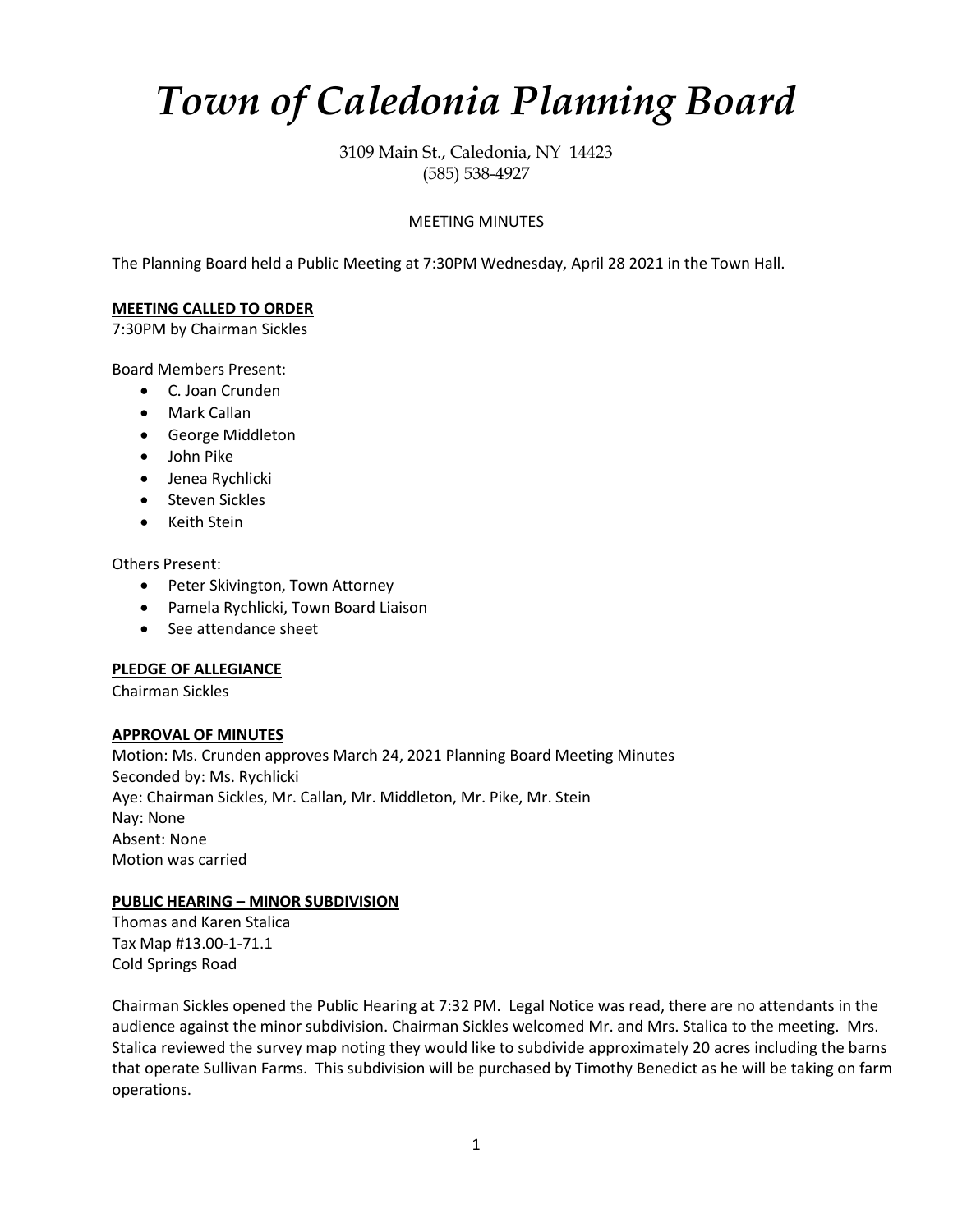Motion: Chairman Sickles motions to close the Public Hearing at 7:37PM Seconded by: Mr. Middleton Aye: Mr. Callan, Ms. Crunden, Mr. Pike, Ms. Rychlicki, Mr. Stein Nay: None Absent: None Motion was carried

## **APPROVAL – MINOR SUBDIVISION**

Thomas and Karen Stalica Tax Map #13.00-1-71.1 Cold Springs Road

Motion: Mr. Stein motions to approve minor subdivision Seconded by: Ms. Rychlicki Aye: Chairman Sickles, Mr. Callan, Ms. Crunden, Mr. Middleton, Mr. Pike Nay: None Absent: None Motion was carried

Maps were signed. Applicant will have the appropriate maps filed at Livingston County within 60 days.

# **INFORMATIONAL – MINOR SUBDIVISION**

Vicky and Don Fox Jr. Tax Map #21-10-10 and portion of 21-1-11.1 1289 Leicester Road

Chairman Sickles welcomed Mr. and Mrs. Fox to the meeting.

Mr. Fox reviewed updated survey maps with new proposed property lines. An original building permit from 1986 signed by Charles Samis for the front house was provided as well. Through much discussion it was determined by the board that:

- minimum variance of 40 feet road frontage will be required
- front storage building may be an issue with setbacks
- if driveway is intended to be used as it is shown, an easement will need to be made and filed at the same time as the minor subdivision
- front lot may need larger access, driveway may be too narrow for the ability of fire trucks to access should there ever be a need
- have another discussion with neighboring property owners to see if it is possible to purchase more road frontage
- when attending the next planning board meeting, please have surveyor attend with you

Mr. Fox will continue working with his surveyor and will also contact neighboring property owners again to discuss the possibility of purchasing more road frontage. When able, Mr. Fox will contact Clerk to attend and update the board.

## **LIVINGSTON COUNTY PLANNING BOARD UPDATE**

Ms. Crunden reviewed the previous month's meeting.

#### **TOWN BOARD UPDATE**